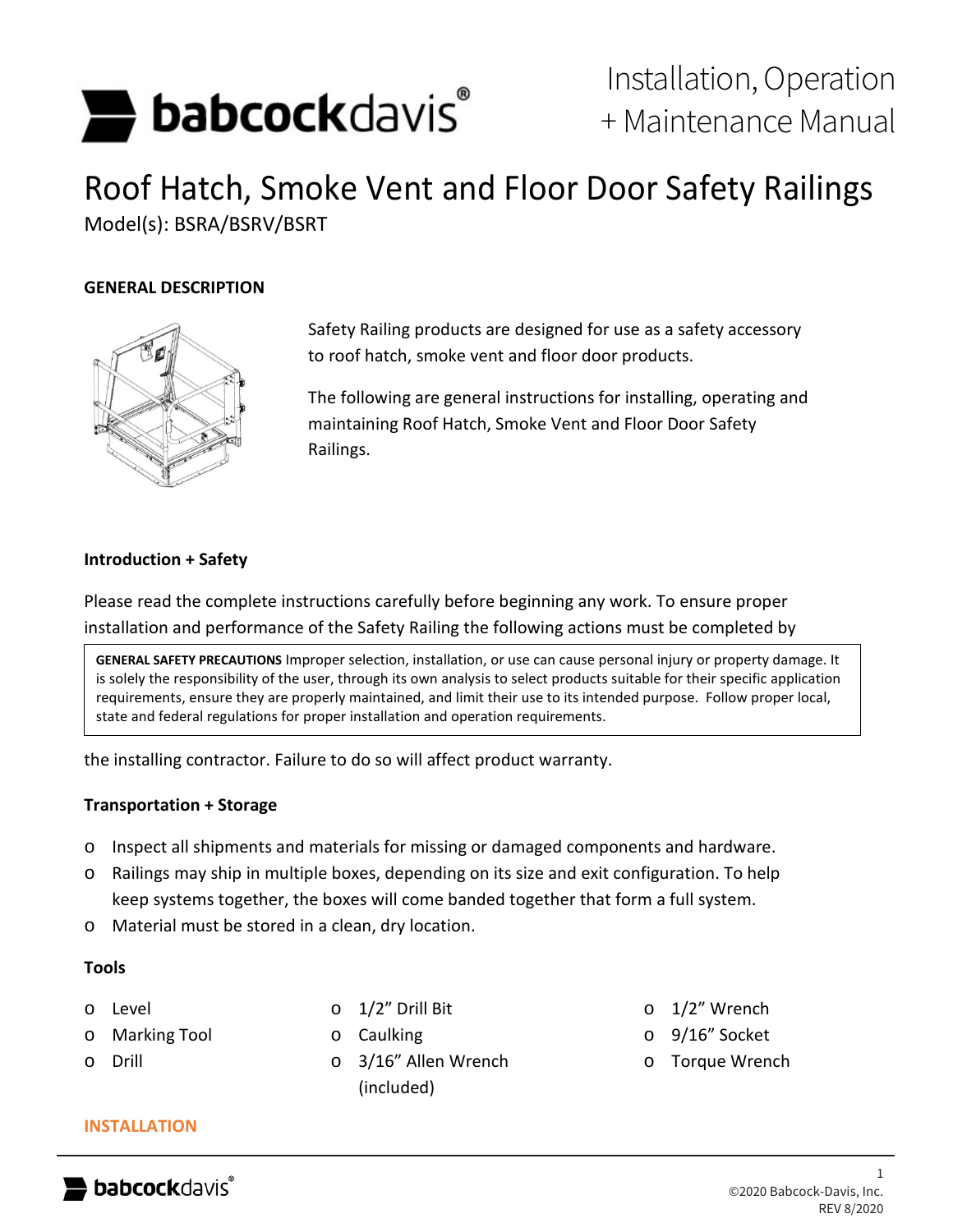Review shop drawings for project specific detailed information.

Figure 1

# **Corner Posts and Brackets** *(figure 1 - 2)*

*Before assembly, note the relative position of the door, hatch exit and the safety railing exit. Your roof hatch may be labeled "EXIT THIS SIDE".*

1. Temporarily assemble corner brackets using temporary assembly holes in bracket halves (10) and a 3/8"-16 nut and bolt (20, 30), *figure 2*.



| Item# | <b>Description</b>                | <b>QTY</b>    |
|-------|-----------------------------------|---------------|
| 10    | CORNER BRACKET, HALF, 1-1/4" PIPE | $\mathcal{P}$ |
| 20    | NUT, HEX, LOCK, FLANGE, 3/8-16    | 7             |
| 30    | HEX HEAD SCREW, 3/8-16 X 3/4"     |               |
| 40    | WASHER, FLAT, 3/8"                |               |
| 50    | <b>THREADED NUT PLATE</b>         | 2             |
| 60    | POST, 1-1/4", SCHEDULE 40         |               |
| 70    | CARRIAGE BOLT, 3/8-16 X 3.00"     |               |
|       |                                   |               |

2. The railing brackets are designed for mounting on the counterflash of the roof hatch, *figure 3. Do not mount brackets through the roof hatch curb or through roofing material.*

Figure 3

- 3. Ensure that the bracket is sitting square and level on the counterflash.
- 4. Mark the mounting holes on each corner and drill 1/2" diameter holes. Remove 3/8"-16 nut and bolt (20, 30) from the bracket halves (10).
- 5. Fasten to the corner on counterflashing using 3/8"-16 x 3/4" bolts (30), washers (40), and threaded nut plate (50), which is placed behind the counterflash for quick, easy installation.
	- a. If mounting holes were drilled, apply roofer's caulk around hole in counterflashing.
	- b. Align and hold the threaded nut plate (50) behind the counterflash.
	- c. Screw the 3/8"-16 x 3/4" bolts (30) and washers (40) through the bracket and into the threaded nut plate.

 $(20$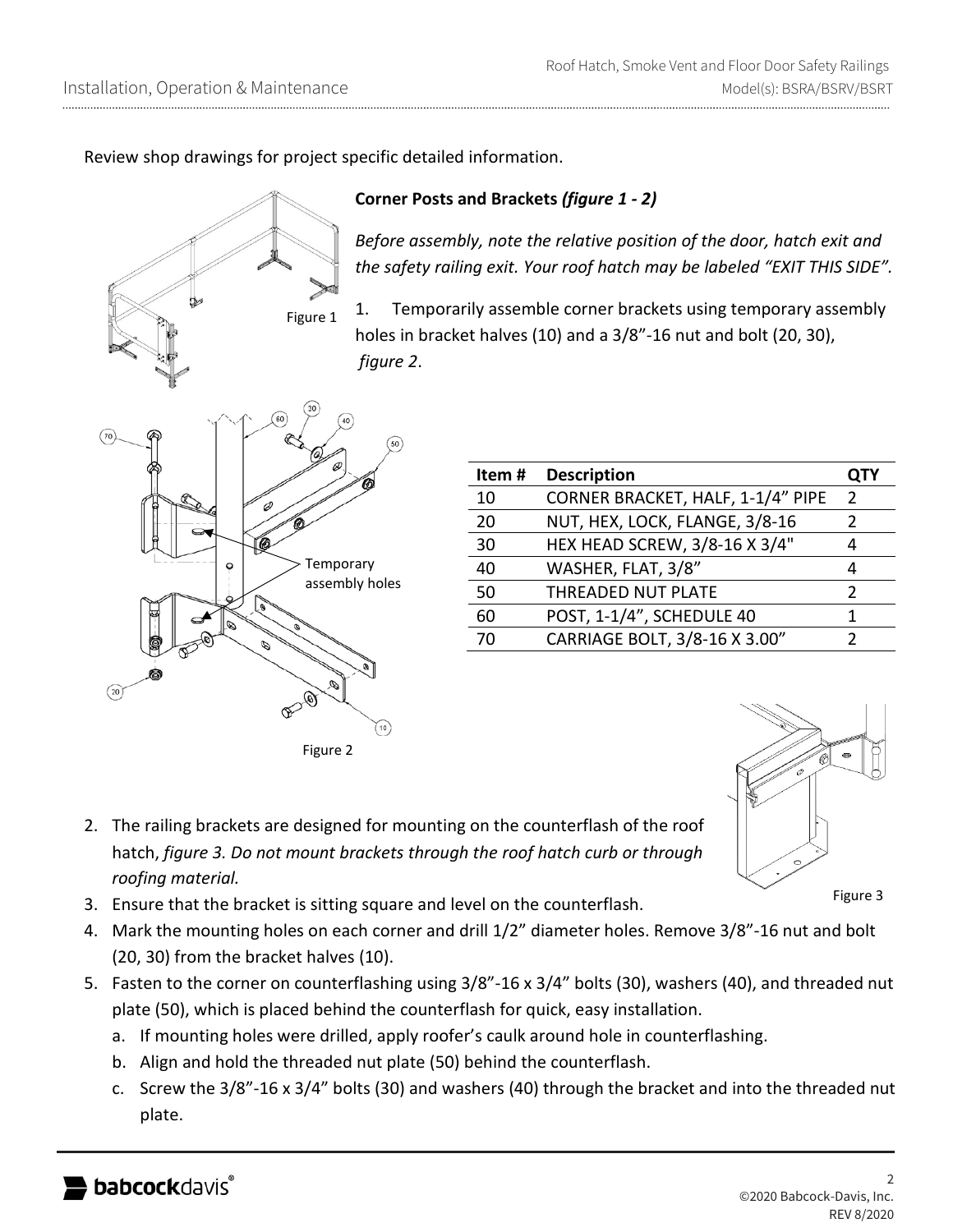- 6. Tighten all mounting brackets to the counterflashing making sure that all brackets are square and level with each other.
- 7. Set torque to 29 ft/lbs.
- 8. Insert the 35" upright post (60) into the installed brackets and insert the 3/8"-16 x 3" bolts (70). Tighten the bolts using the 3/8"-16 nuts (20).
- 9. Repeat for all corner posts.

# **Center Post,** *figure 4*

Center posts are included for roof hatch lengths greater than 8'.

*Before installation, note the position of the door. The center post should be placed opposite the hinge side of the roof hatch or floor door to protect the opening.*



- 1. Temporarily assemble center brackets using temporary assembly holes in bracket halves and a 3/8"-16 nut and bolt. (See Figure 2 for example with corner brackets)
- 2. Assemble top rail and center post. Temporarily attach it to corner posts to verify location of center post bracket.
- 3. Assure that the bracket is sitting square and level on the counter flashing.
- 4. Mark the mounting holes on the counter flash and drill 1/2" diameter holes. Remove 3/8"-16 nut and bolt from bracket halves and top rail assembly.
- 5. Fasten to the center of the counter flashing using 3/8"-16 x 3/4" bolts, washers, and threaded nut plate.
	- a. If mounting holes were drilled, apply roofer's caulk around hole in counter flashing.
	- b. Align and hold the threaded nut plate behind the counter flash.
	- c. Screw the 3/8"-16 x 3/4" bolts and washers through the bracket and into the threaded nut plate.
- 6. Tighten all mounting brackets to the counter flashing making sure that all brackets are square and level with each other.
- 7. Set torque to 29ft/lbs.
- 8. Insert the 35" upright post into the installed brackets and insert the 3/8"-16 x 3" bolts. Tighten the bolts using the 3/8"-16 nuts.
- 9. Repeat for all center posts.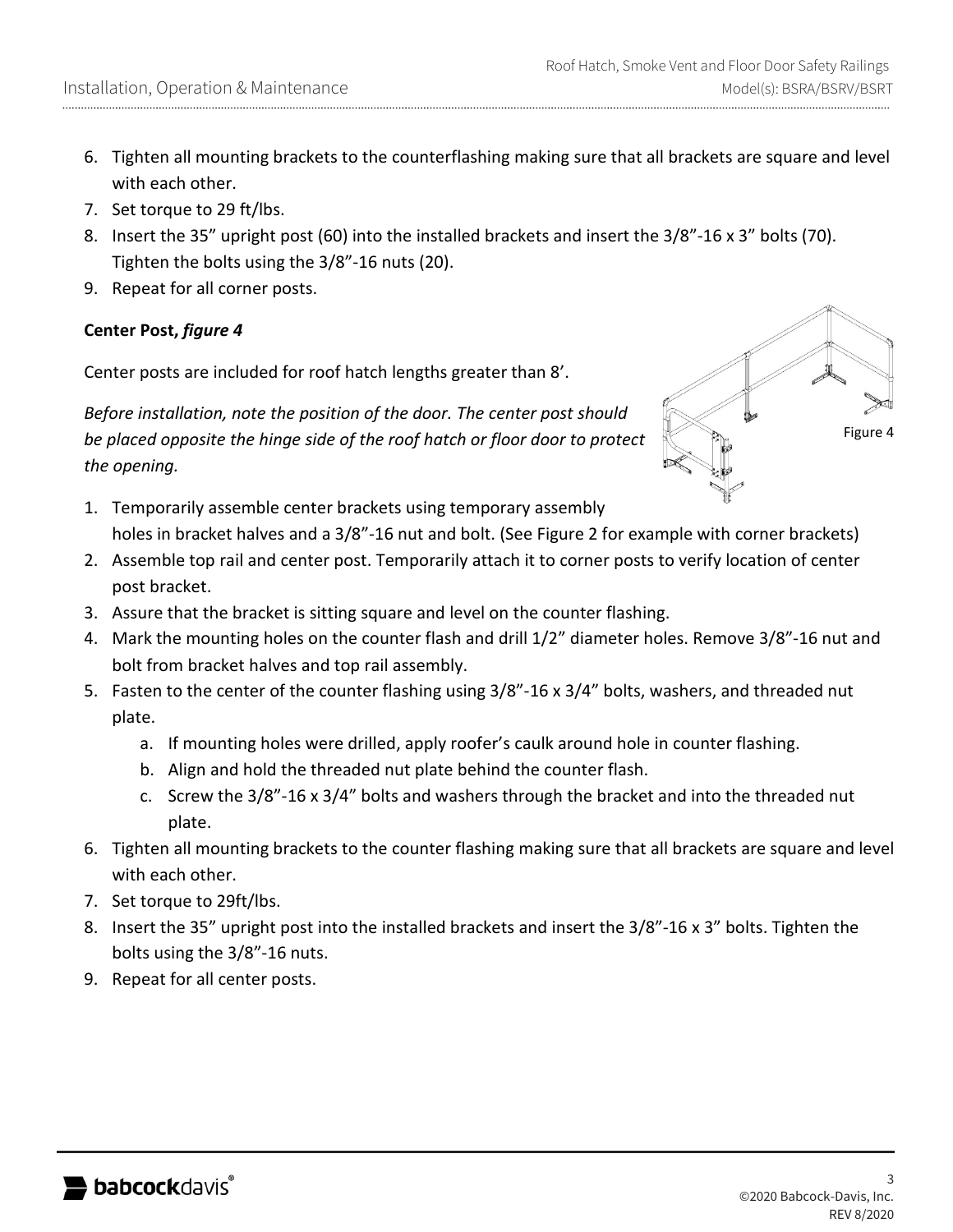# **Railing: Top and Mid Rails (***figure 5)*

*Before installation, note the position of the door. The top and mid-rails should be placed opposite the hinge side of the roof hatch or floor door to protect the opening.*

- 1. Assemble the appropriate fittings with the horizontal rails and tighten the set screws using the provided 3/16" Allen wrench.
- 2. Slide the horizontal mid rails over the upright posts.
- 3. If necessary, install collar fitting over upright post that will not have an elbow.
- 4. Install the top rails over the upright posts and tighten the set screws.
- 5. Position the mid-rail 21", center-to-center, from the top rail.
- 6. If necessary, install end cap on single upright post.

## **Exit Option – Self-Closing Gate,** *figure 6*

*This option is intended for roof hatch and floor door applications.*

- 1. Railing packages include a chain. If installing a gate, the chain is not used.
- 2. Remove provided hardware pouch attached to the safety gate.
- 3. Install safety gate using two U-bolt mounting brackets on applicable upright post, *figure 7*.
- 4. Set the safety gate to the height of the top safety rail and temporarily tighten using the provided hardware.
- 5. Rotate gate hinges so the gate stop contacts the opposing upright post.
- 6. Tighten U-bolt on the hinge to 20 ft/lbs.
- 7. Test the full range of gate operation to ensure the gate automatically closes when opened fully.